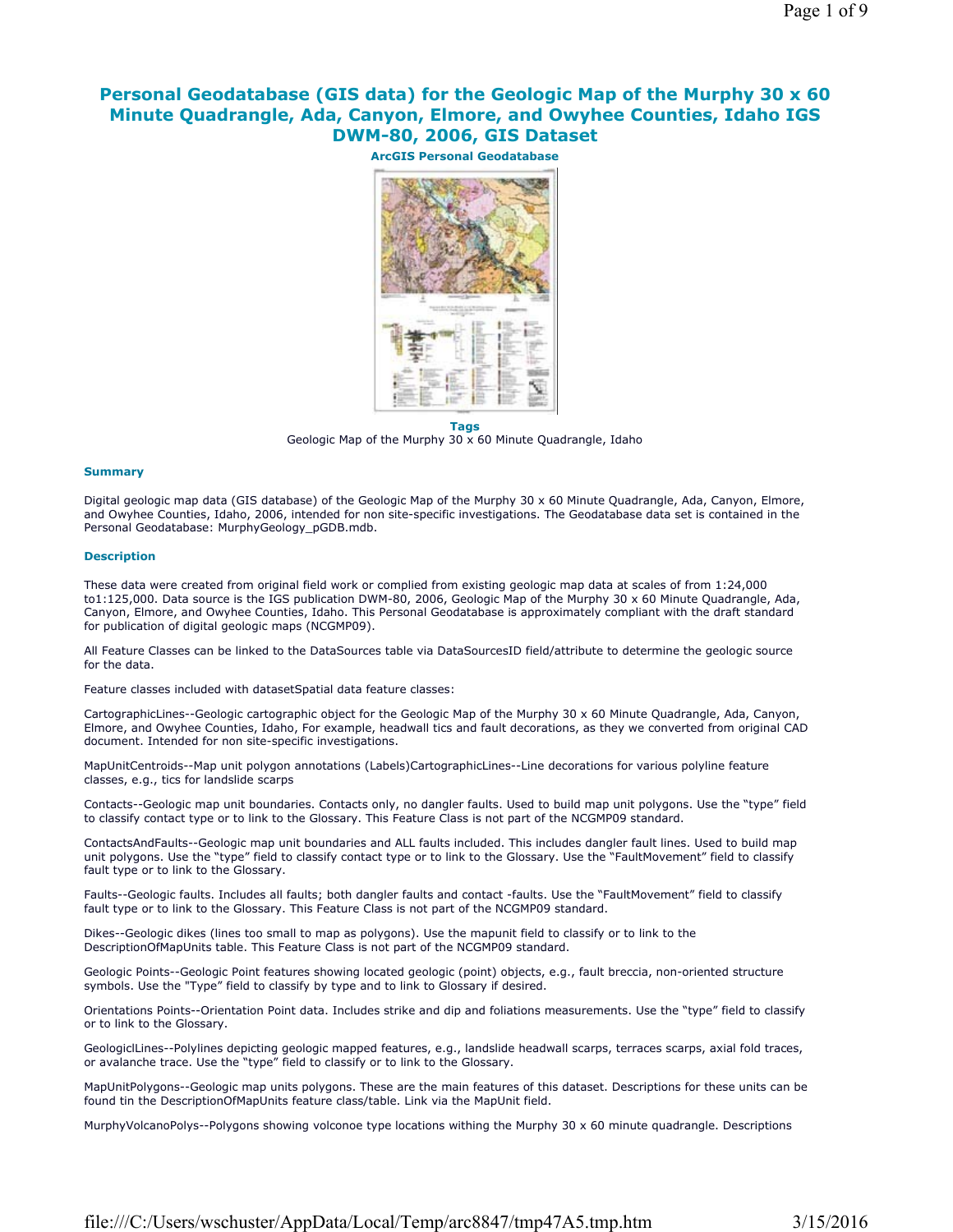for these units can be found tin the DescriptionOfMapUnits feature class/table. Link via the MapUnit field.

Non Spatial data tables:

DescriptionOfMapUnits--Table with map unit descriptions. Use MapUnit field to link to MapUnitPolygons or Dikes.

Glossary--Look up table with explanations for geologic features found in all Feature Classes. For example, moraine\_crest: Definition--glacial moraine ridge crest. Features in feature classes can be link to Glossary via "Type" in feature class to "IGSGeoType" in Glossary.

DataSources--Sources of geologic mapping. Link via DataSourceID in feature class to DataSources\_ID in Sources.

DataDictionary--Field/attribute descriptions for fields in all Feature Classes and non-spatial tables in this data set.

### **Credits**

Science data credit: Bill Bonnichsen and Martha M. Godchaux

GIS credit: Loudon R. Stanford, William R. Schuster, B. Benjamin E. Studer, and Jane S. Freed.

#### **Use limitations**

Geologic map data intended for non-site-specific use. These data were compiled from 1:24,000-1:125,000 geologic mapping and should not be used at larger scales, e.g., 1:12,000. Use the DataSources table and the DataSourceID in each Feature Class to determine original intended scale.The Idaho Geological Survey does not guarantee this map or digital data to be free of errors nor assume liability for interpretations made from this map or digital data, or decisions based thereon.

#### **Extent**

|       | <b>West</b> -117.00 | East               | $-116.00$ |
|-------|---------------------|--------------------|-----------|
| North |                     | 43.50 <b>South</b> | 43.0      |

#### **Scale Range**

**Maximum (zoomed in)** 1:50,000 **Minimum (zoomed out)** 1:500,000

# **ArcGIS Metadata ►**

### **Topics and Keywords ►**

THEMES OR CATEGORIES OF THE RESOURCE geoscientificInformation

```
CONTENT TYPE Downloadable Data 
  EXPORT TO FGDC CSDGM XML FORMAT AS RESOURCE DESCRIPTION No
```
*Hide Topics and Keywords ▲*

# **Citation ►**

TITLE Personal Geodatabase (GIS data) for the Geologic Map of the Murphy 30 x 60 Minute Quadrangle, Ada, Canyon, Elmore, and Owyhee Counties, Idaho IGS DWM-80, 2006, GIS Dataset

```
SERIES
  NAME Digital Web Map 
 ISSUE 80
```
*Hide Citation ▲*

# **Citation Contacts ►**

```
RESPONSIBLE PARTY
  ORGANIZATION'S NAME Idaho Geological Survey 
  CONTACT'S ROLE originator
     CONTACT INFORMATION
►
      PHONE
        VOICE 208-885-7991
      ADDRESS
         TYPE postal 
         DELIVERY POINT 875 Perimeter Dr. MS 3014 
         CITY Moscow 
         ADMINISTRATIVE AREA Idaho
```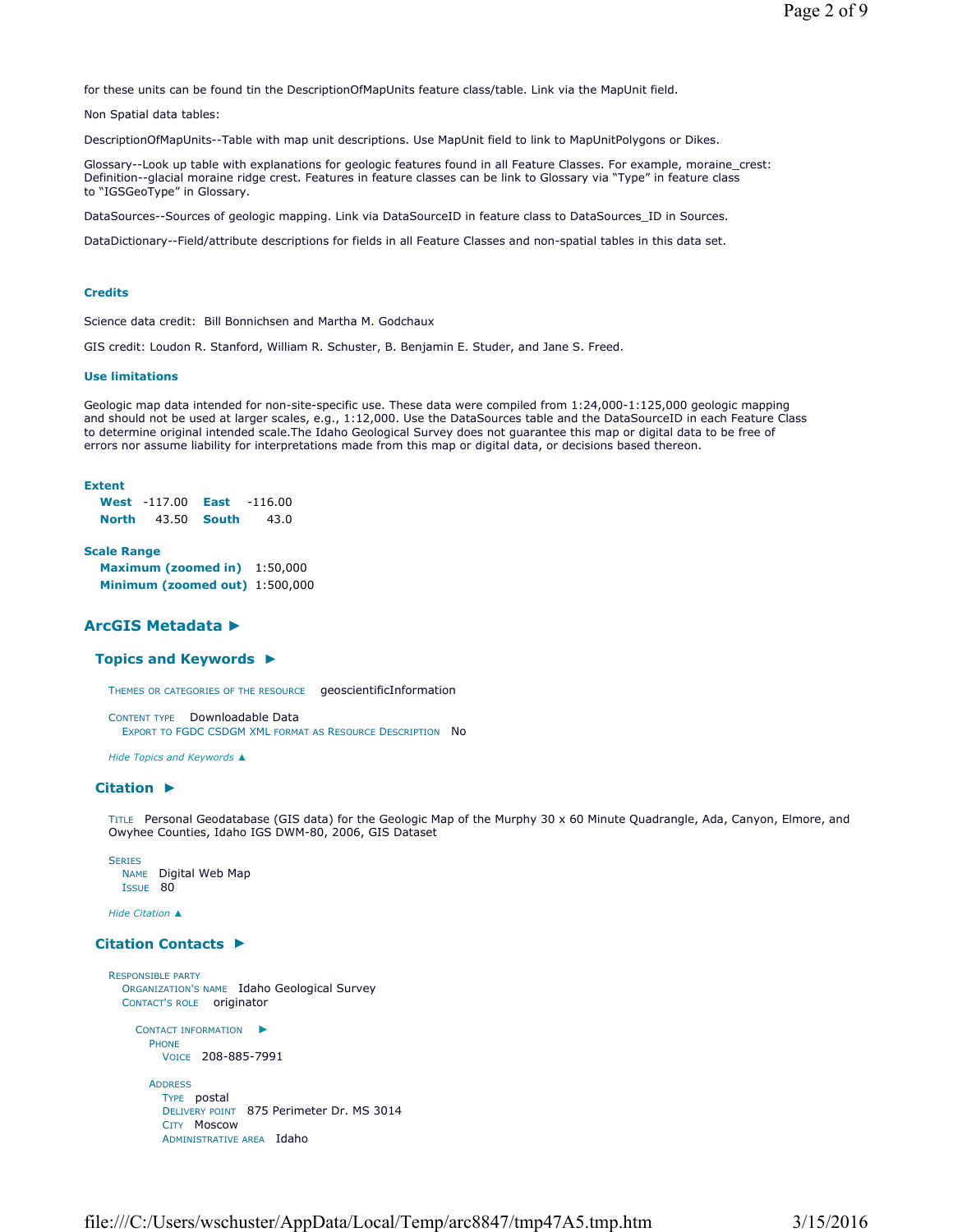POSTAL CODE 83844-3014 COUNTRY US E-MAIL ADDRESS IGS@uidaho.edu

*Hide Contact information ▲*

*Hide Citation Contacts ▲*

### **Resource Details ►**

DATASET CHARACTER SET utf8 - 8 bit UCS Transfer Format

STATUS completed

**CREDITS** 

Science data credit: Bill Bonnichsen and Martha M. Godchaux

GIS credit: Loudon R. Stanford, William R. Schuster, B. Benjamin E. Studer, and Jane S. Freed.

ARCGIS ITEM PROPERTIES

*Hide Resource Details ▲*

### **Extents ►**

**EXTENT** GEOGRAPHIC EXTENT BOUNDING RECTANGLE EXTENT TYPE Extent used for searching WEST LONGITUDE -117.00 EAST LONGITUDE -116.00 NORTH LATITUDE 43.50 SOUTH LATITUDE 43.0 EXTENT CONTAINS THE RESOURCE Yes

*Hide Extents ▲*

### **Resource Points of Contact ►**

POINT OF CONTACT ORGANIZATION'S NAME Idaho Geological Survey CONTACT'S ROLE originator

> CONTACT INFORMATION ► PHONE VOICE 208-885-7991

ADDRESS TYPE postal DELIVERY POINT 875 Perimeter Dr. MS 3014 CITY Moscow ADMINISTRATIVE AREA Idaho POSTAL CODE 83844-3014 COUNTRY US E-MAIL ADDRESS IGS@uidaho.edu

*Hide Contact information ▲*

*Hide Resource Points of Contact ▲*

### **Resource Maintenance ►**

RESOURCE MAINTENANCE UPDATE FREQUENCY as needed

*Hide Resource Maintenance ▲*

### **Resource Constraints ►**

LIMITATIONS OF USE

# **CONSTRAINTS**

Geologic map data intended for non-site-specific use. These data were compiled from 1:24,000-1:125,000 geologic mapping and should not be used at larger scales, e.g., 1:12,000. Use the DataSources table and the DataSourceID in each Feature Class to determine original intended scale.The Idaho Geological Survey does not guarantee this map or digital data

file:///C:/Users/wschuster/AppData/Local/Temp/arc8847/tmp47A5.tmp.htm 3/15/2016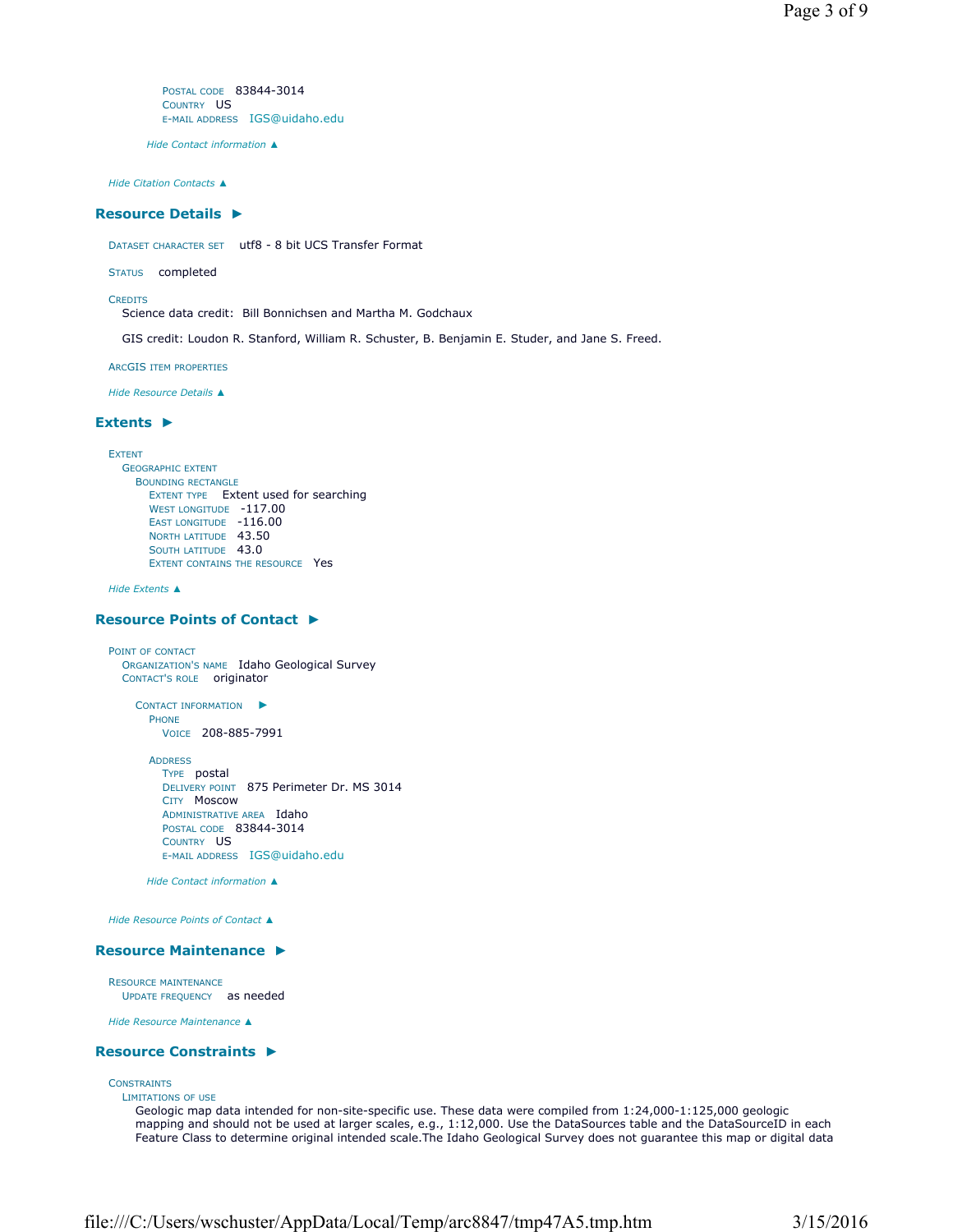to be free of errors nor assume liability for interpretations made from this map or digital data, or decisions based thereon.

*Hide Resource Constraints ▲*

# **Data Quality ►**

SCOPE OF QUALITY INFORMATION RESOURCE LEVEL dataset ►

*Hide Scope of quality information ▲*

#### DATA QUALITY REPORT - CONCEPTUAL CONSISTENCY ►

### MEASURE DESCRIPTION

Horizontal accuracy is difficult to quantify in geologic mapping of this type. User should use original map scale (linked to DataSources table in this data set via "DataSource\_ID" to determine relative accuracy of groups of map objects in the data set. ---EXAMPLE OF DETERMINING H ACCURACY: 1:24k map objects in the data set have a placement h-accuracy => 80 (+/-) feet (.04 inch x 2000 ft/inch @1:24,000) for a CERTAIN line type. Accuracy is proportionally less for smaller scales and even less for other line types (see "AuthorConfidence" field in each data layer/feature class). Map data used in compilation was visually compared to original for horizontal accuracy.

EVALUATION METHOD

Geologic map data are visually checked against original map data for completeness. Accuracy is determined by at least two factors: quality of capture (digitizing) consistency and the quality of the original geology. The quality of the original geology is by far the most important for determining the quality of attribute accuracy. Use scale for each geologic data source to determine relative accuracy of line work. Use the DataSourceID linked to the DataSources Table to find scale.

*Hide Data quality report - Conceptual consistency ▲*

*Hide Data Quality ▲*

### **Lineage ►**

LINEAGE STATEMENT

These data were created from original field work or complied from existing geologic map data at scales of from 1:24,000 to1:125,000. The overall data source publication is IGS publication Geologic Map of the Murphy 30 x 60 Minute Quadrangle, Ada, Canyon, Elmore, and Owyhee Counties, Idaho IGS DWM-80, 2006,

Data sources are stored in the DataSourceID field for each Feature Class in the data set. References for these attributes are stored in the DataSources table in the data set. Information about authorship, data type, scale, and more can be found in this table.

*Hide Lineage ▲*

### **Geoprocessing history ►**

```
PROCESS
  PROCESS NAME
  DATE 2016-02-12 11:46:19 
  TOOL LOCATION c:\program files\arcgis\desktop10.3\ArcToolbox\Toolboxes\Data Management Tools.tbx\CreatePersonalGDB 
  COMMAND ISSUED
    CreatePersonalGDB_W:\DATABASE_MAPS\GEOLOGY_tile_project\30X60_minute\Murphy\GIS_NCGMP09
    \Round_5 /MurphyGeology_pGDB CURRENT
  INCLUDE IN LINEAGE WHEN EXPORTING METADATA No
PROCESS
  PROCESS NAME
  DATE 2016-02-12 11:48:09 
  TOOL LOCATION c:\program files\arcgis\desktop10.3\ArcToolbox\Toolboxes\Conversion Tools.tbx\FeatureClassToGeodatabase 
  COMMAND ISSUED
    FeatureClassToGeodatabase W:\DATABASE_MAPS\GEOLOGY_tile_project\30X60_minute\Murphy\GIS_NCGMP09
    \Round_5/MapUnitPolys.SHP W:\DATABASE_MAPS\GEOLOGY_tile_project\30X60_minute\Murphy\GIS_NCGMP09
    \Round_5/MurphyGeology_pGDB.mdb
  INCLUDE IN LINEAGE WHEN EXPORTING METADATA NO
PROCESS
```
PROCESS NAME DATE 2016-02-12 11:48:18 TOOL LOCATION c:\program files\arcgis\desktop10.3\ArcToolbox\Toolboxes\Conversion Tools.tbx\FeatureClassToGeodatabase COMMAND ISSUED FeatureClassToGeodatabase W:\DATABASE\_MAPS\GEOLOGY\_tile\_project\30X60\_minute\Murphy\GIS\_NCGMP09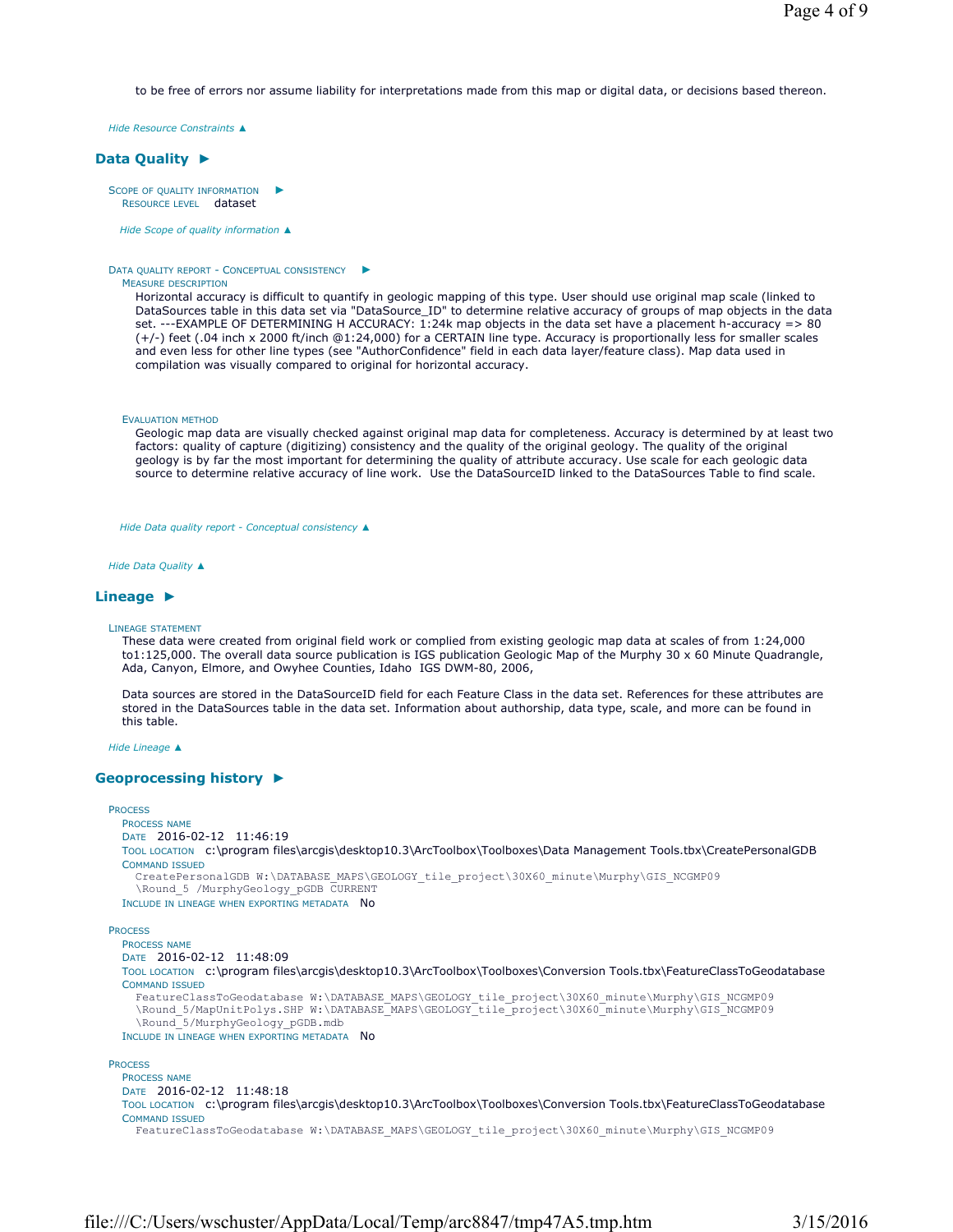```
\Round_5/Contacts.shp W:\DATABASE_MAPS\GEOLOGY_tile_project\30X60_minute\Murphy\GIS_NCGMP09
    \Round_5/MurphyGeology_pGDB.mdb
  INCLUDE IN LINEAGE WHEN EXPORTING METADATA NO
PROCESS
  PROCESS NAME
  DATE 2016-02-12 11:48:24 
  TOOL LOCATION c:\program files\arcgis\desktop10.3\ArcToolbox\Toolboxes\Conversion Tools.tbx\FeatureClassToGeodatabase 
  COMMAND ISSUED
   FeatureClassToGeodatabase W:\DATABASE_MAPS\GEOLOGY_tile_project\30X60_minute\Murphy\GIS_NCGMP09
    \Round_5/OrientationPoints.SHP W:\DATABASE_MAPS\GEOLOGY_tile_project\30X60_minute\Murphy\GIS_NCGMP09
    \Round_5/MurphyGeology_pGDB.mdb
  INCLUDE IN LINEAGE WHEN EXPORTING METADATA NO
PROCESS
  PROCESS NAME
  DATE 2016-02-12 11:48:30 
  TOOL LOCATION c:\program files\arcgis\desktop10.3\ArcToolbox\Toolboxes\Conversion Tools.tbx\FeatureClassToGeodatabase 
  COMMAND ISSUED
    FeatureClassToGeodatabase W:\DATABASE_MAPS\GEOLOGY_tile_project\30X60_minute\Murphy\GIS_NCGMP09
    \Round_5/Faults.shp W:\DATABASE_MAPS\GEOLOGY_tile_project\30X60_minute\Murphy\GIS_NCGMP09
    \Round_5/MurphyGeology_pGDB.mdb
  INCLUDE IN LINEAGE WHEN EXPORTING METADATA NO
PROCESS
  PROCESS NAME
  DATE 2016-02-12 11:48:36 
  TOOL LOCATION c:\program files\arcgis\desktop10.3\ArcToolbox\Toolboxes\Conversion Tools.tbx\FeatureClassToGeodatabase 
  COMMAND ISSUED
    FeatureClassToGeodatabase W:\DATABASE_MAPS\GEOLOGY_tile_project\30X60_minute\Murphy\GIS_NCGMP09
    \Round_5/GeologicPoints.SHP W:\DATABASE_MAPS\GEOLOGY_tile_project\30X60_minute\Murphy\GIS_NCGMP09
    \Round_5/MurphyGeology_pGDB.mdb
  INCLUDE IN LINEAGE WHEN EXPORTING METADATA NO
PROCESS
  PROCESS NAME
  DATE 2016-02-12 11:48:41 
  TOOL LOCATION c:\program files\arcgis\desktop10.3\ArcToolbox\Toolboxes\Conversion Tools.tbx\FeatureClassToGeodatabase 
  COMMAND ISSUED
    FeatureClassToGeodatabase W:\DATABASE_MAPS\GEOLOGY_tile_project\30X60_minute\Murphy\GIS_NCGMP09
    \Round_5/Dikes.shp W:\DATABASE_MAPS\GEOLOGY_tile_project\30X60_minute\Murphy\GIS_NCGMP09
    \Round_5/MurphyGeology_pGDB.mdb
  INCLUDE IN LINEAGE WHEN EXPORTING METADATA NO
PROCESS
  PROCESS NAME
  DATE 2016-02-12 11:48:47 
  TOOL LOCATION c:\program files\arcgis\desktop10.3\ArcToolbox\Toolboxes\Conversion Tools.tbx\FeatureClassToGeodatabase 
  COMMAND ISSUED
    FeatureClassToGeodatabase W:\DATABASE_MAPS\GEOLOGY_tile_project\30X60_minute\Murphy\GIS_NCGMP09
    \Round_5/GeologicLines.SHP W:\DATABASE_MAPS\GEOLOGY_tile_project\30X60_minute\Murphy\GIS_NCGMP09
    \Round_5/MurphyGeology_pGDB.mdb
  INCLUDE IN LINEAGE WHEN EXPORTING METADATA NO
PROCESS
  PROCESS NAME
  DATE 2016-02-12 11:48:54 
  TOOL LOCATION c:\program files\arcgis\desktop10.3\ArcToolbox\Toolboxes\Conversion Tools.tbx\FeatureClassToGeodatabase 
  COMMAND ISSUED
    FeatureClassToGeodatabase W:\DATABASE_MAPS\GEOLOGY_tile_project\30X60_minute\Murphy\GIS_NCGMP09
    \Round 5/CartographicLines.SHP W:\DATABASE_MAPS\GEOLOGY_tile_project\30X60_minute\Murphy\GIS_NCGMP09
    \Round_5/MurphyGeology_pGDB.mdb
  INCLUDE IN LINEAGE WHEN EXPORTING METADATA No
PROCESS
  PROCESS NAME
  DATE 2016-02-12 11:49:03 
  TOOL LOCATION c:\program files\arcgis\desktop10.3\ArcToolbox\Toolboxes\Conversion Tools.tbx\FeatureClassToGeodatabase 
  COMMAND ISSUED
    FeatureClassToGeodatabase W:\DATABASE_MAPS\GEOLOGY_tile_project\30X60_minute\Murphy\GIS_NCGMP09
    \Round_5/ContactsAndFaults.SHP W:\DATABASE_MAPS\GEOLOGY_tile_project\30X60_minute\Murphy\GIS_NCGMP09
    \Round_5/MurphyGeology_pGDB.mdb
  INCLUDE IN LINEAGE WHEN EXPORTING METADATA NO
PROCESS
  PROCESS NAME
  DATE 2016-02-12 11:49:59 
  TOOL LOCATION c:\program files\arcgis\desktop10.3\ArcToolbox\Toolboxes\Conversion Tools.tbx\TableToGeodatabase 
  COMMAND ISSUED
```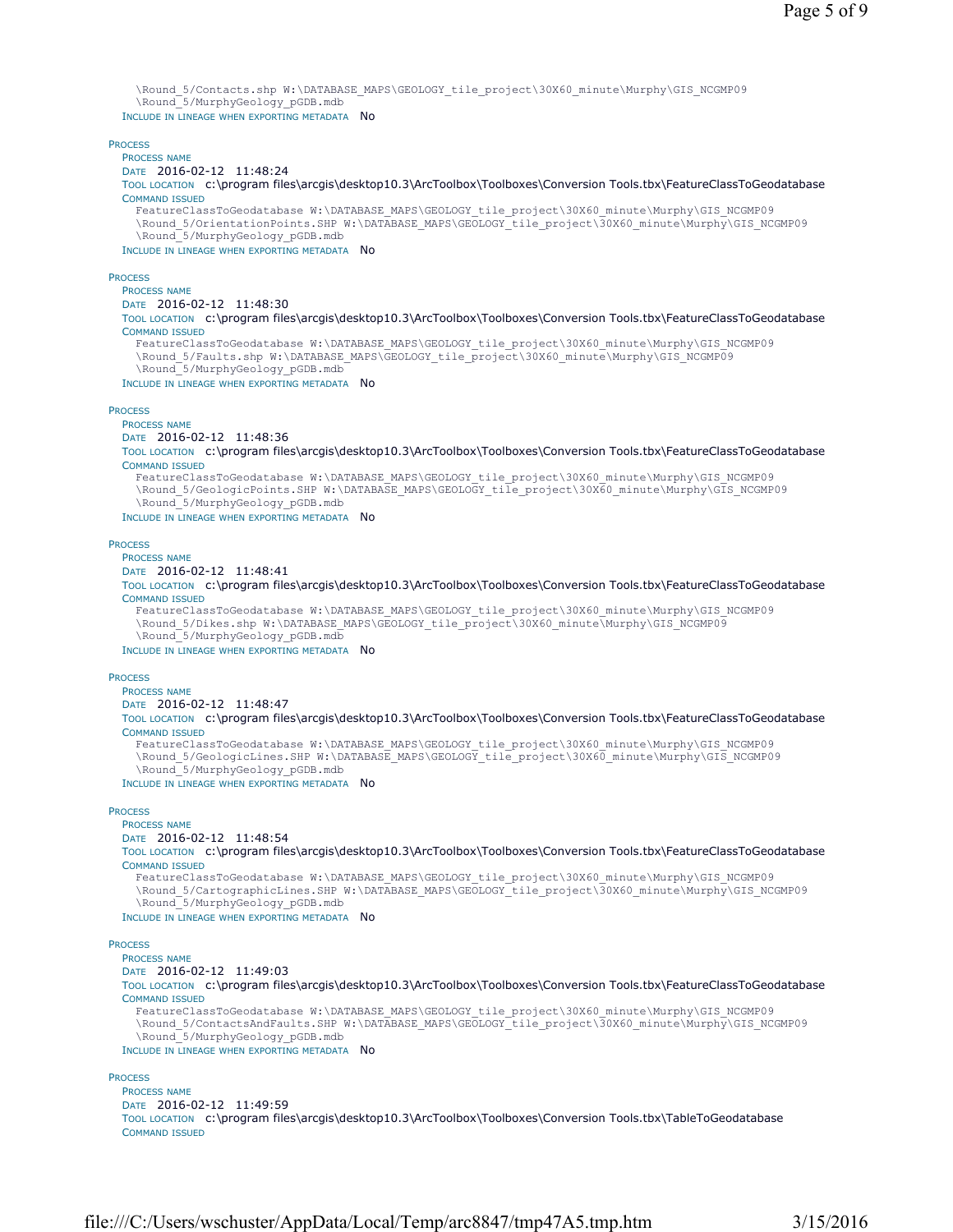```
TableToGeodatabase W:\DATABASE_MAPS\GEOLOGY_tile_project\30X60_minute\Murphy\GIS_NCGMP09\Round_5/attributes-
    GDB.mdb/C W:\DATABASE_MAPS\GEOLOGY_tile_project\30X60_minute\Murphy\GIS_NCGMP09
    \Round 5/MurphyGeology pGDB.mdb
  INCLUDE IN LINEAGE WHEN EXPORTING METADATA NO
PROCESS
  PROCESS NAME
  DATE 2016-02-12 11:50:13 
  TOOL LOCATION c:\program files\arcgis\desktop10.3\ArcToolbox\Toolboxes\Conversion Tools.tbx\TableToGeodatabase 
  COMMAND ISSUED
    TableToGeodatabase W:\DATABASE_MAPS\GEOLOGY_tile_project\30X60_minute\Murphy\GIS_NCGMP09\Round_5/attributes-
    GDB.mdb/CAF W:\DATABASE_MAPS\GEOLOGY_tile_project\30X60_minute\Murphy\GIS_NCGMP09
    \Round_5/MurphyGeology_pGDB.mdb
  INCLUDE IN LINEAGE WHEN EXPORTING METADATA NO
PROCESS
  PROCESS NAME
  DATE 2016-02-12 11:50:25 
  TOOL LOCATION c:\program files\arcgis\desktop10.3\ArcToolbox\Toolboxes\Conversion Tools.tbx\TableToGeodatabase 
  COMMAND ISSUED
    TableToGeodatabase W:\DATABASE_MAPS\GEOLOGY_tile_project\30X60_minute\Murphy\GIS_NCGMP09\Round_5/attributes-
    GDB.mdb/CL W:\DATABASE_MAPS\GEOLOGY_tile_project\30X60_minute\Murphy\GIS_NCGMP09
    \Round_5/MurphyGeology_pGDB.mdb
 INCLUDE IN LINEAGE WHEN EXPORTING METADATA NO
PROCESS
  PROCESS NAME
  DATE 2016-02-12 11:50:38 
  TOOL LOCATION c:\program files\arcgis\desktop10.3\ArcToolbox\Toolboxes\Conversion Tools.tbx\TableToGeodatabase 
  COMMAND ISSUED
    TableToGeodatabase W:\DATABASE_MAPS\GEOLOGY_tile_project\30X60_minute\Murphy\GIS_NCGMP09\Round_5/attributes-
    GDB.mdb/D W:\DATABASE_MAPS\GEOLOGY_tile_project\30X60_minute\Murphy\GIS_NCGMP09
    \Round_5/MurphyGeology_pGDB.mdb
  INCLUDE IN LINEAGE WHEN EXPORTING METADATA NO
PROCESS
  PROCESS NAME
  DATE 2016-02-12 11:50:50 
  TOOL LOCATION c:\program files\arcgis\desktop10.3\ArcToolbox\Toolboxes\Conversion Tools.tbx\TableToGeodatabase 
  COMMAND ISSUED
    TableToGeodatabase W:\DATABASE_MAPS\GEOLOGY_tile_project\30X60_minute\Murphy\GIS_NCGMP09\Round_5/attributes-
    GDB.mdb/F W:\DATABASE_MAPS\GEOLOGY_tile_project\30X60_minute\Murphy\GIS_NCGMP09
    \Round_5/MurphyGeology_pGDB.mdb
  INCLUDE IN LINEAGE WHEN EXPORTING METADATA NO
PROCESS
  PROCESS NAME
  DATE 2016-02-12 11:51:03 
  TOOL LOCATION c:\program files\arcgis\desktop10.3\ArcToolbox\Toolboxes\Conversion Tools.tbx\TableToGeodatabase 
  COMMAND ISSUED
    TableToGeodatabase W:\DATABASE_MAPS\GEOLOGY_tile_project\30X60_minute\Murphy\GIS_NCGMP09\Round_5/attributes-
    GDB.mdb/GL W:\DATABASE_MAPS\GEOLOGY_tile_project\30X60_minute\Murphy\GIS_NCGMP09
    \Round_5/MurphyGeology_pGDB.mdb
  INCLUDE IN LINEAGE WHEN EXPORTING METADATA NO
PROCESS
  PROCESS NAME
  DATE 2016-02-12 11:51:15 
  TOOL LOCATION c:\program files\arcgis\desktop10.3\ArcToolbox\Toolboxes\Conversion Tools.tbx\TableToGeodatabase 
  COMMAND ISSUED
    TableToGeodatabase W:\DATABASE_MAPS\GEOLOGY_tile_project\30X60_minute\Murphy\GIS_NCGMP09\Round_5/attributes-
    GDB.mdb/GP W:\DATABASE_MAPS\GEOLOGY_tile_project\30X60_minute\Murphy\GIS_NCGMP09
    \Round_5/MurphyGeology_pGDB.mdb
  INCLUDE IN LINEAGE WHEN EXPORTING METADATA NO
PROCESS
  PROCESS NAME
  DATE 2016-02-12 11:51:28 
  TOOL LOCATION c:\program files\arcgis\desktop10.3\ArcToolbox\Toolboxes\Conversion Tools.tbx\TableToGeodatabase 
  COMMAND ISSUED
    TableToGeodatabase W:\DATABASE_MAPS\GEOLOGY_tile_project\30X60_minute\Murphy\GIS_NCGMP09\Round_5/attributes-
    \texttt{GDB.mdb/MUP W:}\texttt{DATABASE\_MAPS}\texttt{GEOLOGY\_tile\_project}\texttt{30X60\_minute}\texttt{Murphy}\texttt{GIS\_NCGMP09}\Round_5/MurphyGeology_pGDB.mdb
  INCLUDE IN LINEAGE WHEN EXPORTING METADATA NO
PROCESS
  PROCESS NAME
  DATE 2016-02-12 11:51:42
```
TOOL LOCATION c:\program files\arcgis\desktop10.3\ArcToolbox\Toolboxes\Conversion Tools.tbx\TableToGeodatabase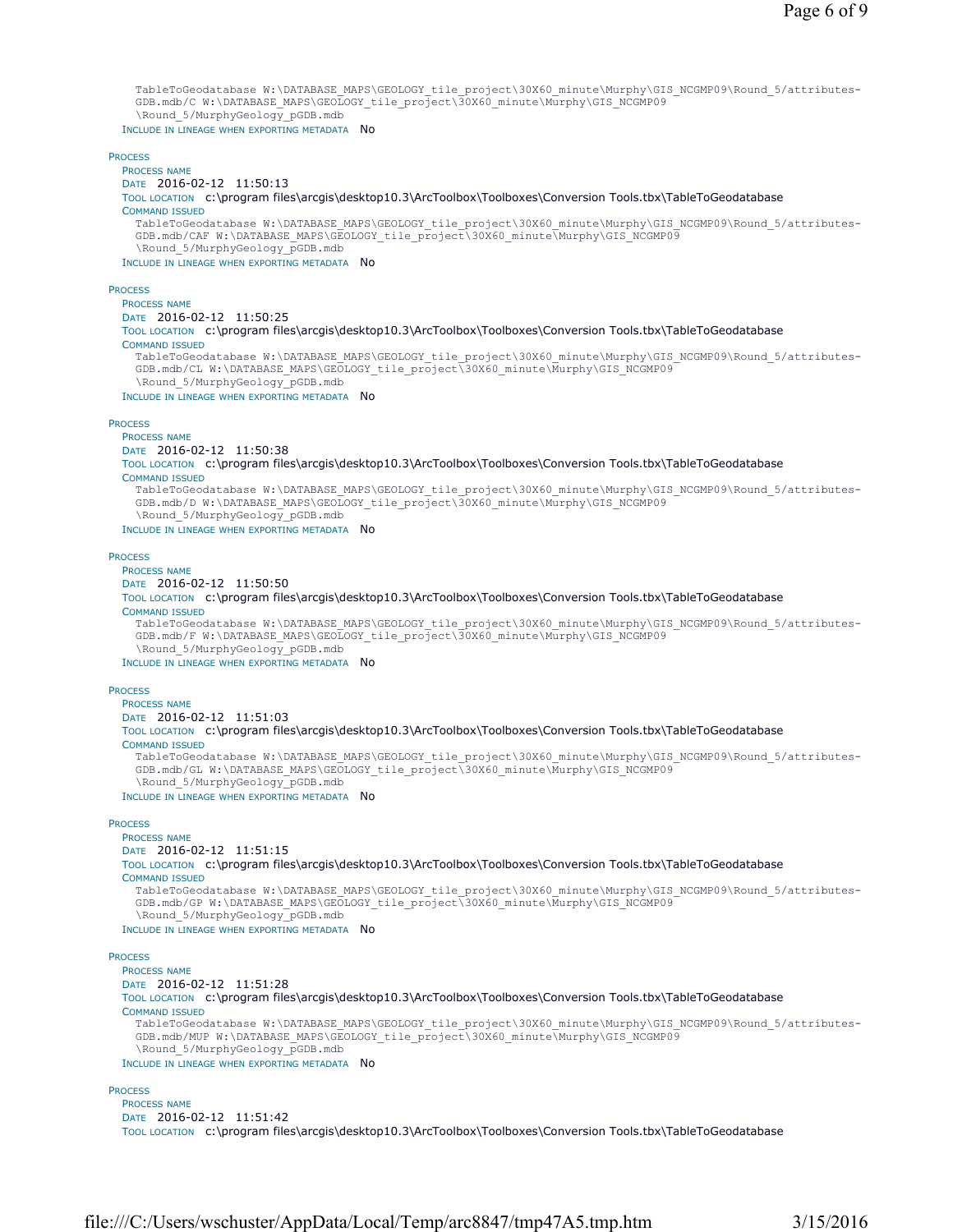#### COMMAND ISSUED

TableToGeodatabase W:\DATABASE\_MAPS\GEOLOGY\_tile\_project\30X60\_minute\Murphy\GIS\_NCGMP09\Round\_5/attributes-GDB.mdb/OP W:\DATABASE\_MAPS\GEOLOGY\_tile\_project\30X60\_minute\Murphy\GIS\_NCGMP09 \Round\_5/MurphyGeology\_pGDB.mdb

INCLUDE IN LINEAGE WHEN EXPORTING METADATA NO

#### **PROCESS**

PROCESS NAME DATE 2016-02-12 11:51:54 TOOL LOCATION c:\program files\arcgis\desktop10.3\ArcToolbox\Toolboxes\Conversion Tools.tbx\TableToGeodatabase COMMAND ISSUED TableToGeodatabase W:\DATABASE\_MAPS\GEOLOGY\_tile\_project\30X60\_minute\Murphy\GIS\_NCGMP09\Round\_5/attributes-GDB.mdb/SOURCESFile W:\DATABASE\_MAPS\GEOLOGY\_tile\_project\30X60\_minute\Murphy\GIS\_NCGMP09 \Round\_5/MurphyGeology\_pGDB.mdb INCLUDE IN LINEAGE WHEN EXPORTING METADATA NO PROCESS

# PROCESS NAME

DATE 2016-02-12 11:52:07

TOOL LOCATION c:\program files\arcgis\desktop10.3\ArcToolbox\Toolboxes\Conversion Tools.tbx\TableToGeodatabase COMMAND ISSUED

TableToGeodatabase W:\DATABASE\_MAPS\GEOLOGY\_tile\_project\30X60\_minute\Murphy\GIS\_NCGMP09\Round\_5/attributes-GDB.mdb/XGLOSSARYNOTFOUND W:\DATABASE\_MAPS\GEOLOGY\_tile\_project\30X60\_minute\Murphy\GIS\_NCGMP09 \Round\_5/MurphyGeology\_pGDB.mdb

INCLUDE IN LINEAGE WHEN EXPORTING METADATA NO

#### **PROCESS**

PROCESS NAME DATE 2016-02-12 11:52:20

TOOL LOCATION c:\program files\arcgis\desktop10.3\ArcToolbox\Toolboxes\Conversion Tools.tbx\TableToGeodatabase COMMAND ISSUED TableToGeodatabase W:\DATABASE\_MAPS\GEOLOGY\_tile\_project\30X60\_minute\Murphy\GIS\_NCGMP09\Round\_5/attributes-

GDB.mdb/XIGSsourceNOTFOUND W:\DATABASE\_MAPS\GEOLOGY\_tile\_project\30X60\_minute\Murphy\GIS\_NCGMP09 \Round\_5/MurphyGeology\_pGDB.mdb

INCLUDE IN LINEAGE WHEN EXPORTING METADATA NO

#### **PROCESS**

PROCESS NAME DATE 2016-02-12 12:02:00 TOOL LOCATION c:\program files\arcgis\desktop10.3\ArcToolbox\Toolboxes\Data Management Tools.tbx\Compact COMMAND ISSUED Compact W:\DATABASE\_MAPS\GEOLOGY\_tile\_project\30X60\_minute\Murphy\GIS\_NCGMP09\Round\_5/MurphyGeology\_pGDB.mdb INCLUDE IN LINEAGE WHEN EXPORTING METADATA NO

*Hide Geoprocessing history ▲*

### **Distribution ►**

```
DISTRIBUTION FORMAT
  NAME ArcGIS Personal Geodatabase
```
DISTRIBUTION FORMAT NAME Shape files

# TRANSFER OPTIONS

ONLINE SOURCE LOCATION http://www.idahogeology.org/Products/reverselook.asp? switch=title&value=Geologic\_Map\_of\_the\_Murphy\_30\_x\_60\_Quadrangle,\_Ada,\_Canyon,\_Elmore,\_and\_Owyhee\_Counties,\_Idaho FUNCTION PERFORMED download

*Hide Distribution ▲*

### **Fields ►**

```
OVERVIEW DESCRIPTION
►
 ENTITY AND ATTRIBUTE OVERVIEW
    See DataDictionary table in this dataset for complete listing of fields and attributes
```
*Hide Overview Description ▲*

#### *Hide Fields ▲*

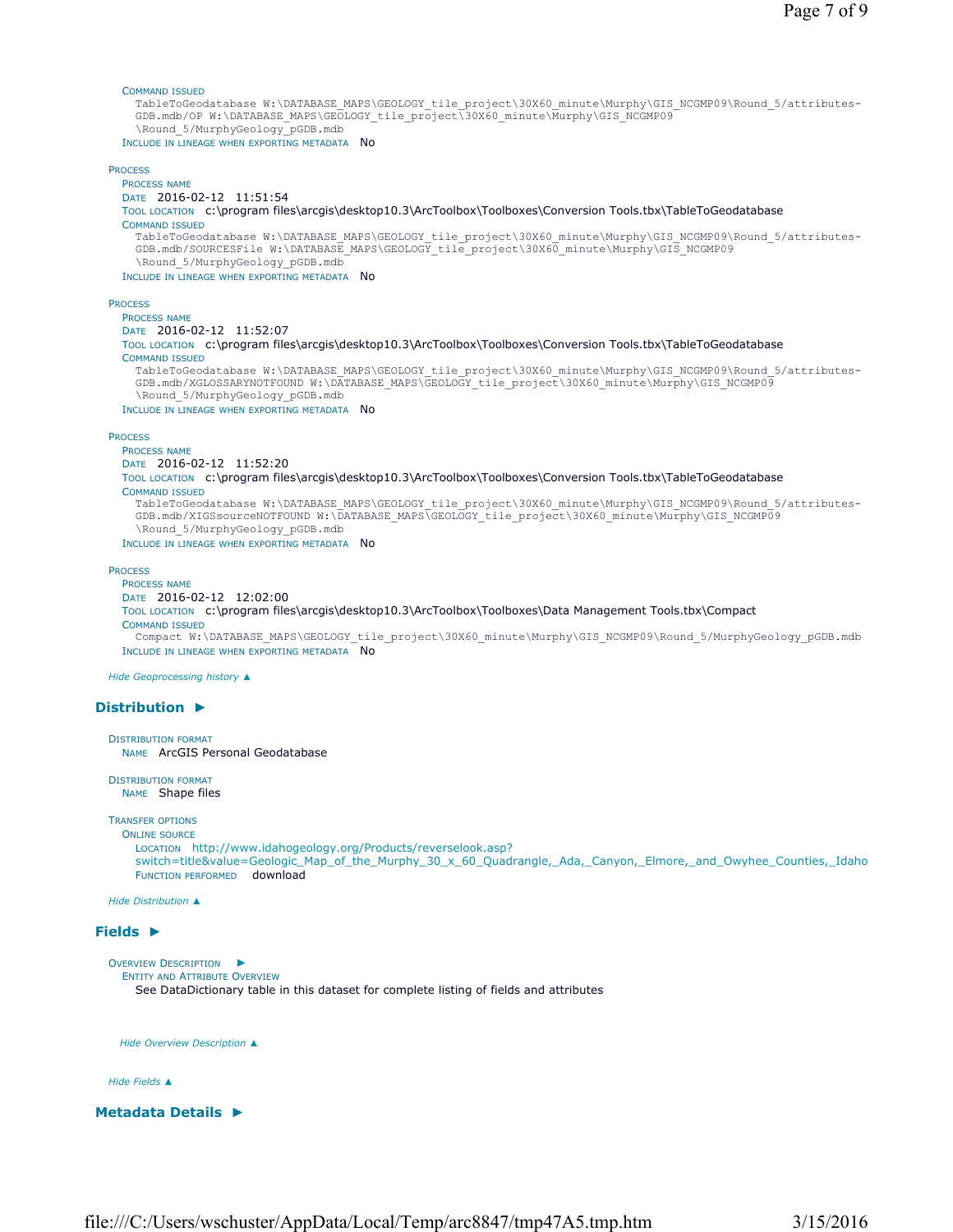METADATA LANGUAGE English METADATA CHARACTER SET utf8 - 8 bit UCS Transfer Format

SCOPE OF THE DATA DESCRIBED BY THE METADATA dataset

LAST UPDATE 2016-03-08

ARCGIS METADATA PROPERTIES METADATA FORMAT ArcGIS 1.0 STANDARD OR PROFILE USED TO EDIT METADATA FGDC

CREATED IN ARCGIS FOR THE ITEM 2016-02-12 11:46:19 LAST MODIFIED IN ARCGIS FOR THE ITEM 2016-03-15 11:18:09

AUTOMATIC UPDATES HAVE BEEN PERFORMED NO

*Hide Metadata Details ▲*

### **Metadata Contacts ►**

METADATA CONTACT ORGANIZATION'S NAME Idaho Geological Survey CONTACT'S ROLE originator

> CONTACT INFORMATION ► PHONE VOICE 208-885-7991

ADDRESS TYPE postal DELIVERY POINT 875 Perimeter Dr. MS 3014 CITY Moscow ADMINISTRATIVE AREA Idaho POSTAL CODE 83844-3014 COUNTRY US E-MAIL ADDRESS IGS@uidaho.edu

*Hide Contact information ▲*

*Hide Metadata Contacts ▲*

### **Metadata Maintenance ►**

```
MAINTENANCE
  UPDATE FREQUENCY as needed
  MAINTENANCE CONTACT
    ORGANIZATION'S NAME Idaho Geological Survey 
    CONTACT'S ROLE originator
       CONTACT INFORMATION
►
         PHONE
           VOICE 208-885-7991
         ADDRESS
           TYPE postal 
           DELIVERY POINT 875 Perimeter Dr. MS 3014 
           CITY Moscow 
           ADMINISTRATIVE AREA Idaho
           POSTAL CODE 83844-3014 
           COUNTRY US 
           E-MAIL ADDRESS IGS@uidaho.edu
```
*Hide Contact information ▲*

*Hide Metadata Maintenance ▲*

### **Metadata Constraints ►**

#### **CONSTRAINTS**

LIMITATIONS OF USE

Geologic map data intended for non-site-specific use. These data were compiled from 1:24,000-1:125,000 geologic mapping and should not be used at larger scales, e.g., 1:12,000. Use the DataSources table and the DataSourceID in each